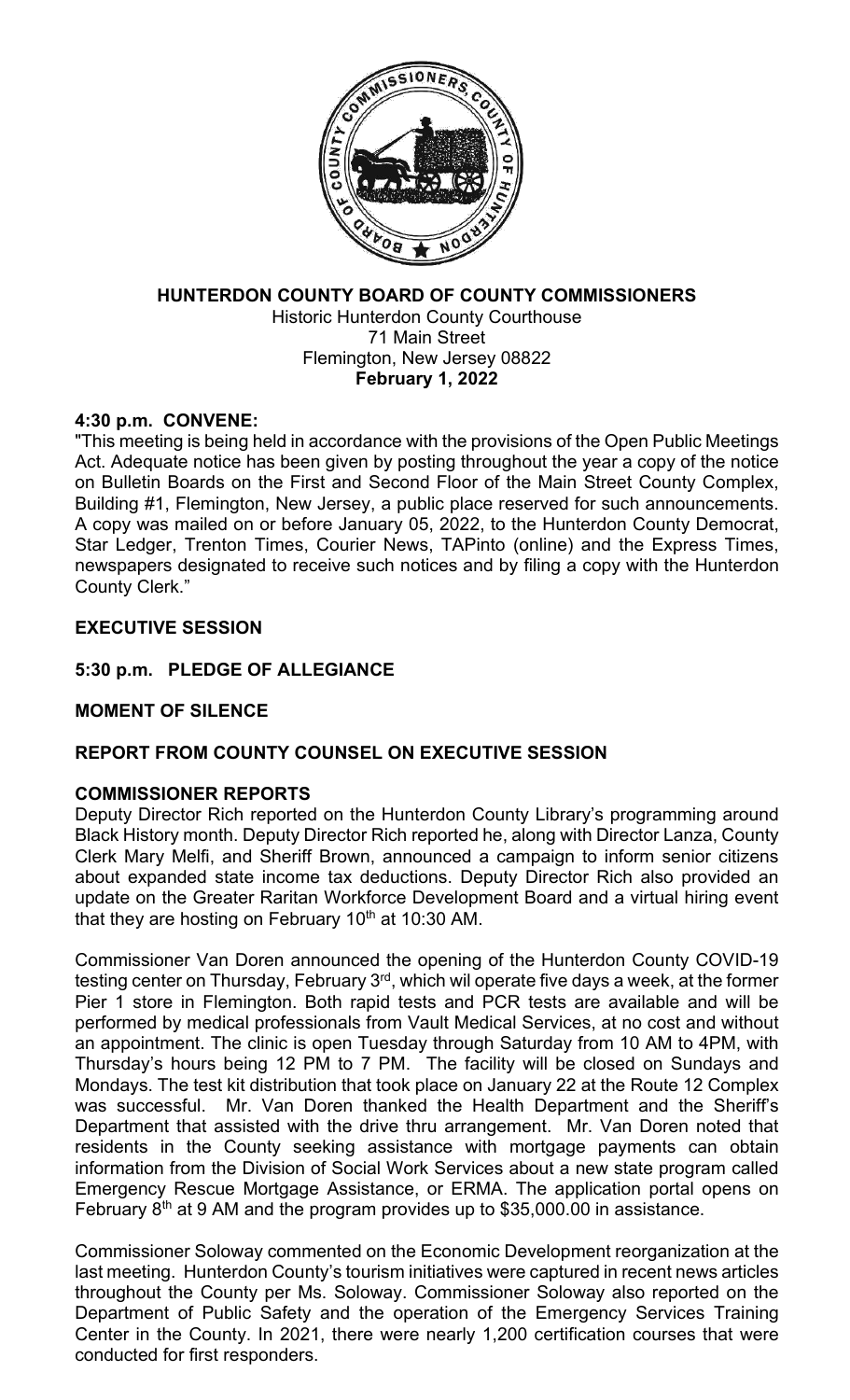Director Lanza reported on the Health Department and its meeting of the testing challenge that he laid out at the January  $4<sup>th</sup>$  reorganization meeting. Director Lanza was pleased with quick turnaround to stand up a testing site. Director Lanza thanked the Health Department Team and Commissioner Van Doren for making this possible. Director Lanza called on the Board's Budget Committee to work towards a 2022 county budget that freezes the Hunterdon County tax rate for a fourth consecutive year. Director Lanza had the opportunity to meet with some of the volunteers at the Meals on Wheels in Hunterdon program at the Senior Center located at Gauntt Place. Director Lanza commented on how the volunteers have gone above and beyond to help those who rely on the delivered meals throughout the County and thanked them for volunteering. Director Lanza provided his condolences to the Kuhl Family on the passing of Republican chairman emeritus, Henry Kuhl.

Commissioner Holt also provided his condolences to the Kuhl family and shared memories of Mr. Kuhl over the years.

## **PUBLIC COMMENT, Limited to 2 minutes per person. (Comments exceeding 2 minutes will be entertained later in the agenda)**

## **SHERIFF UPDATE ON COUNTY JAIL CONSOLIDATION: SHERIFF FRED BROWN**

### **ENGINEERING UPDATE, Thomas Mathews, Director**

### **GRANTS, Janet Previte, CFO**

Commissioner Holt was not available due to a technical issue.

#### **See Page 02/01/2022-2A RESOLUTION**

RESOLUTION 2022-108 – RESOLVED, Authorizing the Commissioner Director to sign on behalf of the County, Contract Modification #1 and revised Annex B-2 with the New Jersey Department of Human Services, Division of Family Development, for the period of January 1, 2022, through December 31, 2022, in an amendment amount of \$162,800.00, for the added provision of Code Blue sheltering. **MOVED**: Mr. Van Doren **SECONDED**: Ms. Soloway **ROLL CALL (AYES)**: Mr. Van Doren, Ms. Soloway, Mr. Lanza, Mr. Rich **ABSENT**: Mr. Holt

#### **PURCHASING, Ray Rule, QPA**

#### **See Page 02/01/2022-2B RESOLUTION**

RESOLUTION 2022-109 – RESOLVED, Approving requisition #R2-00673 with Election Systems & Software for the purchase of additional printers for the new fleet of voting machines to work with the electronic poll books, in an amount not to exceed \$69,889.00, pursuant to N.J.S.A. 40A:11-5(1)(l). **MOVED**: Ms. Soloway **SECONDED**: Mr. Van Doren **ROLL CALL (AYES)**: Ms. Soloway, Mr. Van Doren, Mr. Lanza, Mr. Rich **ABSENT:** Mr. Holt

Commissioner Soloway advised that the Board of Elections Administrator, Beth Thompson, commented that these are necessary for the electronic poll books and the new Express Vote XL voting machines. These new machines will be ready for use for the June election.

#### **COUNTY ADMINISTRATOR, Kevin Davis**

Commissioner Holt returned to the meeting via telephone.

**See Page 02/01/2022-2C RESOLUTION** RESOLUTION 2022-110 – RESOLVED, Approving the agreements through the fair and open procurement process for Engineering Firms for 2022. **MOVED**: Ms. Soloway **SECONDED**: Mr. Van Doren **ROLL CALL (AYES)**: Ms. Soloway, Mr. Van Doren, Mr. Holt, Mr. Lanza, Mr. Rich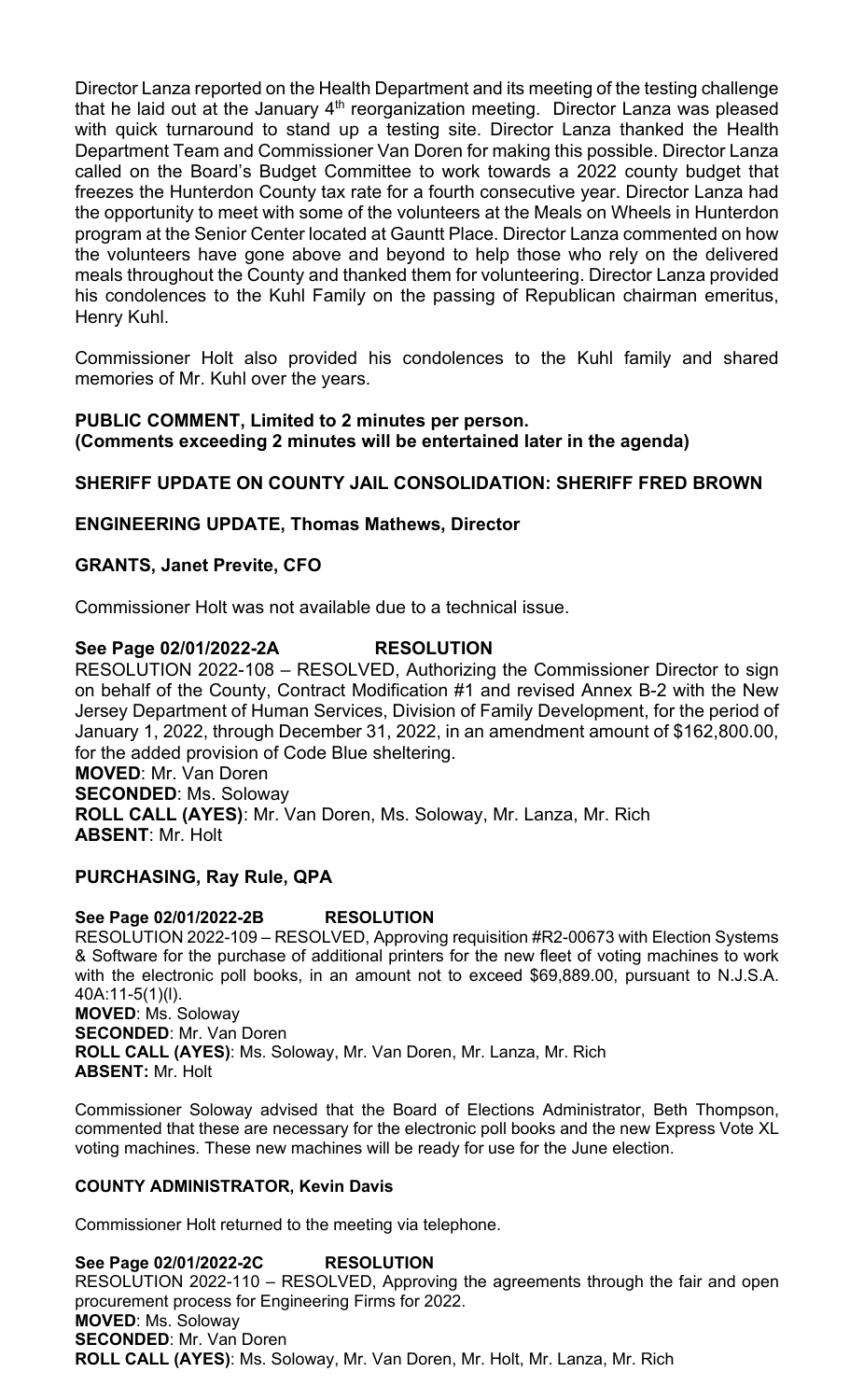## **APPOINTMENTS**

Commissioner Holt was not available due to a technical issue.

### **See Page 02/01/2022-3A RESOLUTION**

RESOLUTION 2022-111 – RESOLVED, Approving the reappointments of Paul Grefe and Alan Horton to the Hunterdon County Construction Board of Appeals, each for three-year term effective January 1, 2022, through December 31, 2024.

**MOVED**: Ms. Soloway **SECONDED**: Mr. Van Doren **ROLL CALL (AYES)**: Ms. Soloway, Mr. Van Doren, Mr. Lanza, Mr. Rich **ABSENT:** Mr. Holt

## **See Page 02/01/2022-3B RESOLUTION**

RESOLUTION 2022-112 – RESOLVED, Approving the reappointment of Thomas Borkowski as a member to the Raritan Valley Community College Board of Trustees, for a four-year term to be effective January 1, 2022, through October 31, 2025. **MOVED**: Ms. Soloway **SECONDED**: Mr. Van Doren **ROLL CALL (AYES)**: Ms. Soloway, Mr. Van Doren, Mr. Lanza, Mr. Rich **ABSENT:** Mr. Holt

### **CONSENT AGENDA**

"All matters listed under the Consent Agenda are considered to be routine by the Board of County Commissioners of the County of Hunterdon and will be enacted by one motion in the form listed below. There will be no separate discussion of these items. If discussion is desired that item will be removed from the Consent Agenda and will be considered separately."

Commissioner Holt returned to the meeting via telephone.

Deputy Director Rich asked that check #9882 be removed and voted on separately.

**See Page 02/01/2022-3C RESOLUTION**

AGENDA ITEM - Approval of the Claims Register dated February 1, 2022. **MOVED**: Ms. Soloway **SECONDED**: Mr. Van Doren **ROLL CALL (AYES)**: Ms. Soloway, Mr. Van Doren, Mr. Holt, Mr. Lanza, Mr. Rich

Payment of check #9882: **MOVED**: Mr. Van Doren **SECONDED**: Ms. Soloway **ROLL CALL (AYES)**: Mr. Van Doren, Ms. Soloway, Mr. Lanza, Mr. Rich **ABSTAIN**: Mr. Rich

RESOLUTION - Approving the executive and regular session meeting minutes from December 21, 2021. **MOVED**: Ms. Soloway **SECONDED**: Mr. Van Doren **ROLL CALL (AYES)**: Ms. Soloway, Mr. Van Doren, Mr. Holt, Mr. Lanza, Mr. Rich

RESOLUTION - Approving the executive and regular session meeting minutes from January 18, 2022. **MOVED**: Ms. Soloway **SECONDED**: Mr. Van Doren **ROLL CALL (AYES)**: Ms. Soloway, Mr. Van Doren, Mr. Holt, Mr. Lanza, Mr. Rich

**See Page 02/01/2022-3D RESOLUTION** RESOLUTION 2022-113 – RESOLVED, Authorizing the Commissioner Director to sign on behalf of the County a provider services contract with Prevention Resources, Inc., for the provision of Overdose Fatality Review Team Coordinator for the period of October 1, 2021, through September 30, 2022, in the amount not to exceed \$55,000.00. **MOVED**: Ms. Soloway **SECONDED**: Mr. Van Doren **ROLL CALL (AYES)**: Ms. Soloway, Mr. Van Doren, Mr. Holt, Mr. Lanza, Mr. Rich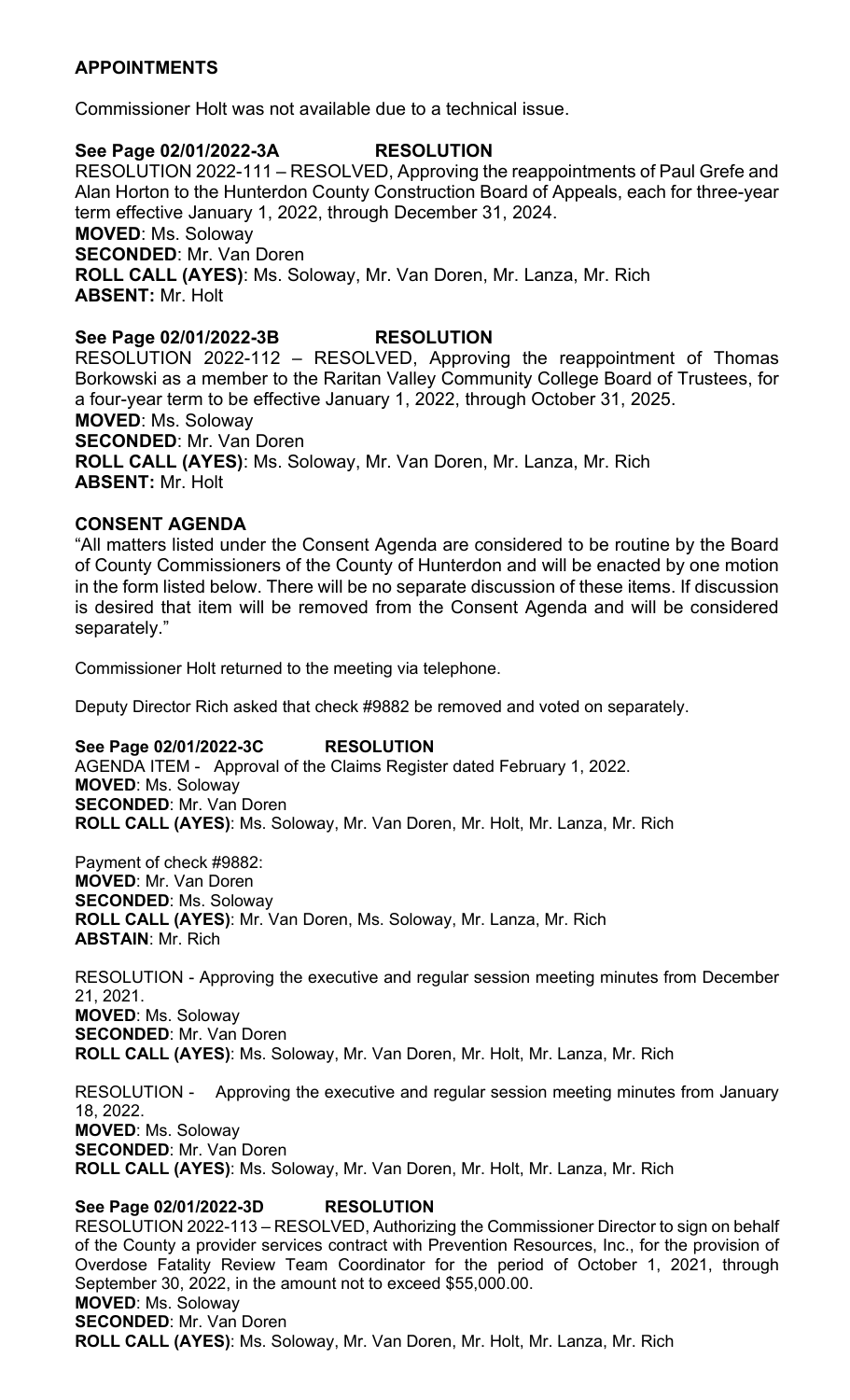## **See Page 02/01/2022-4A RESOLUTION**

RESOLUTION 2022-114 – RESOLVED, Authorizing the Commissioner Director to sign on behalf of the County an agreement with Hunterdon County Educational Services Commission, for the provision of fiscal agent services for the Municipal Alliance Consortiums (FY22 Grant: \$103,198.00) pursuant to N.J.S.A. 18A:6-67, for the period of September 1, 2021, through August 31, 2022.

**MOVED**: Ms. Soloway

**SECONDED**: Mr. Van Doren

**ROLL CALL (AYES)**: Ms. Soloway, Mr. Van Doren, Mr. Holt, Mr. Lanza, Mr. Rich

### **See Page 02/01/2022-4B RESOLUTION**

RESOLUTION 2022-115 – RESOLVED, Authorizing the Commissioner Director and the Clerk of the Board to sign on behalf of the County, a Contract for Performance of Area Plan Contract Services with NORWESCAP, Inc., for residential maintenance, safe housing program, for the period of January 1, 2022, through December 31, 2024, in an amount of \$38,298.00 (\$12,766.00 per year).

**MOVED**: Ms. Soloway

**SECONDED**: Mr. Van Doren

**ROLL CALL (AYES)**: Ms. Soloway, Mr. Van Doren, Mr. Holt, Mr. Lanza, Mr. Rich

### **See Page 02/01/2022-4C RESOLUTION**

RESOLUTION 2022-116 – RESOLVED, Authorizing the Hunterdon County Department of Human Services Director to sign on behalf of the County, a Contract for Housing Consultant Services under the Tri-County Continuum of Care with Monarch Housing Associates, Inc., for the period of July 1, 2021, through June 30, 2022, with the option to renew for two additional one-year term, in an amount of \$10,000.00 (\$3,333.33 in equal shares).

**MOVED**: Ms. Soloway **SECONDED**: Mr. Van Doren **ROLL CALL (AYES)**: Ms. Soloway, Mr. Van Doren, Mr. Holt, Mr. Lanza, Mr. Rich

#### **See Page 02/01/2022-4D RESOLUTION**

RESOLUTION 2022-117 – RESOLVED, Approving an amendment to requisition #R1- 06402 with Murray Paving & Concrete, LLC for the rehabilitation of the Sunnyside Parking Lot due to damages caused by Tropical Storm Ida, in an amended amount not to exceed \$92,450.91.

**MOVED**: Ms. Soloway

**SECONDED**: Mr. Van Doren

**ROLL CALL (AYES)**: Ms. Soloway, Mr. Van Doren, Mr. Holt, Mr. Lanza, Mr. Rich

## **See Page 02/01/2022-4E RESOLUTION**

RESOLUTION 2022-118 – RESOLVED, Approving an amendment to requisition #R1- 06420 with Murray Paving & Concrete, LLC for the rehabilitation of the Wescott Preserve Parking Lot from damages caused by Tropical Storm Ida, in an amended amount not to exceed \$86,961.72.

**MOVED**: Ms. Soloway

**SECONDED**: Mr. Van Doren

**ROLL CALL (AYES)**: Ms. Soloway, Mr. Van Doren, Mr. Holt, Mr. Lanza, Mr. Rich

#### **See Page 02/01/2022-4F RESOLUTION**

RESOLUTION 2022-119 – RESOLVED, Approving the hire and provisional appointment of Llesenia Maldonado as a Housing Assistance Technician in the Hunterdon County Department of Human Services, Division of Housing.

**MOVED**: Ms. Soloway

**SECONDED**: Mr. Van Doren

**ROLL CALL (AYES)**: Ms. Soloway, Mr. Van Doren, Mr. Holt, Mr. Lanza, Mr. Rich

#### **See Page 02/01/2022-4G RESOLUTION**

RESOLUTION 2022-120 – RESOLVED, Approving the hire and permanent appointment of Albert VanAllen as a Laborer in the Hunterdon County Department of Public Works, Division of Roads. **MOVED**: Ms. Soloway **SECONDED**: Mr. Van Doren

**ROLL CALL (AYES)**: Ms. Soloway, Mr. Van Doren, Mr. Holt, Mr. Lanza, Mr. Rich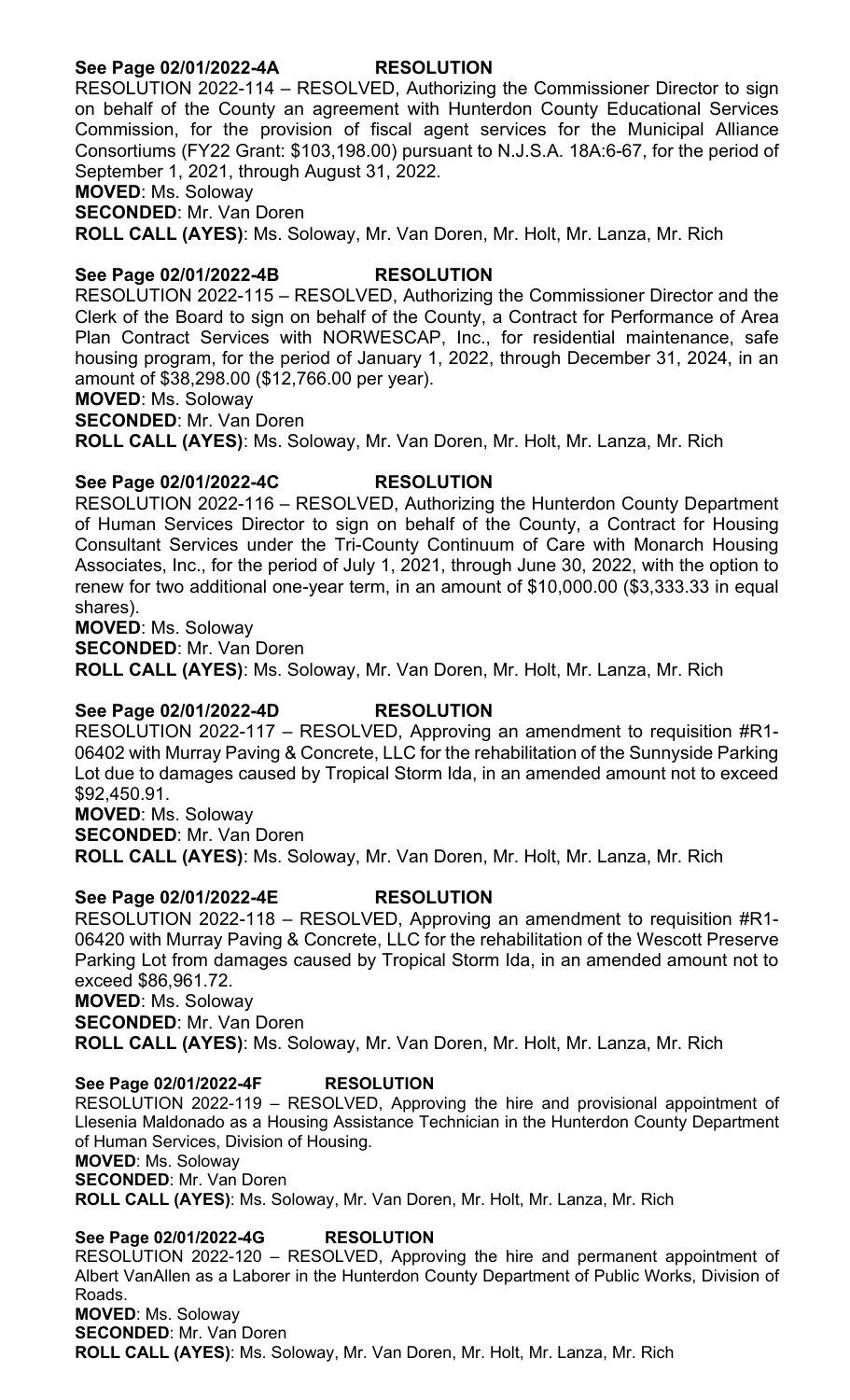## **See Page 02/01/2022-5A RESOLUTION**

RESOLUTION 2022-121 – RESOLVED, Approving the hire and provisional appointment of Phillip Leidner as a Storekeeper in the Hunterdon County Department of Administrative Services, Division of Vehicle Services.

**MOVED**: Ms. Soloway

**SECONDED**: Mr. Van Doren

**ROLL CALL (AYES)**: Ms. Soloway, Mr. Van Doren, Mr. Holt, Mr. Lanza, Mr. Rich

## **See Page 02/01/2022-5B RESOLUTION**

RESOLUTION 2022-122 – RESOLVED, Approving the promotion and provisional appointment of Chelsea Rizzolo as a Librarian 2 in the Hunterdon County Library. **MOVED**: Ms. Soloway **SECONDED**: Mr. Van Doren **ROLL CALL (AYES)**: Ms. Soloway, Mr. Van Doren, Mr. Holt, Mr. Lanza, Mr. Rich

# **See Page 02/01/2022-5C RESOLUTION**

RESOLUTION 2022-123 – RESOLVED, Approving the promotion and provisional appointment of Rickey Esposito, Jr., as a Road Repairer 1 in the Hunterdon County Department of Public Works, Division of Roads, upon successful training and receipt of a Commercial Driver's License Class B. **MOVED**: Ms. Soloway

**SECONDED**: Mr. Van Doren **ROLL CALL (AYES)**: Ms. Soloway, Mr. Van Doren, Mr. Holt, Mr. Lanza, Mr. Rich

# **See Page 02/01/2022-5D RESOLUTION**

RESOLUTION 2022-124 – RESOLVED, Acknowledging the action of Hunterdon County Prosecutor Robeson to grant a salary adjustment to Julia Ahearn upon graduation from the Police Academy. **MOVED**: Ms. Soloway

**SECONDED**: Mr. Van Doren

**ROLL CALL (AYES)**: Ms. Soloway, Mr. Van Doren, Mr. Holt, Mr. Lanza, Mr. Rich

## **See Page 02/01/2022-5E RESOLUTION**

RESOLUTION 2022-125 – RESOLVED, Approving John Gamatko to return to the regular position and salary of Equipment Operator, after being granted a temporary/ interim salary adjustment in accordance with the Collective Bargaining Agreement with CWA Local 1036 for temporarily filling the role of Supervisor of Roads.

**MOVED**: Ms. Soloway

**SECONDED**: Mr. Van Doren

**ROLL CALL (AYES)**: Ms. Soloway, Mr. Van Doren, Mr. Holt, Mr. Lanza, Mr. Rich

### **See Page 02/01/2022-5F RESOLUTION**

RESOLUTION 2022-126 – RESOLVED, Approving longevity payment adjustments for Richard Booth and Scott Howarth, who are covered under the Collective Bargaining Agreement between the CWA Local 1036 Rank & File/ Non-Supervisory Unit and the County of Hunterdon.

**MOVED**: Ms. Soloway

**SECONDED**: Mr. Van Doren

**ROLL CALL (AYES)**: Ms. Soloway, Mr. Van Doren, Mr. Holt, Mr. Lanza, Mr. Rich

## **See Page 02/01/2022-5G RESOLUTION**

RESOLUTION 2022-127 – RESOLVED, Authorizing the Commissioner Director to sign a Contract of Sale, and authorizing the County Counsel, County Administrator, the Division of Planning, and Division of Finance to take all action necessary and appropriately to accomplish the transfer of Block 32, Lot 33, in the Township of Bethlehem, known as the CRC Mine Road property, to the County of Hunterdon (Amendment to resolution 2021-211).

**MOVED**: Ms. Soloway

**SECONDED**: Mr. Van Doren

**ROLL CALL (AYES)**: Ms. Soloway, Mr. Van Doren, Mr. Holt, Mr. Lanza, Mr. Rich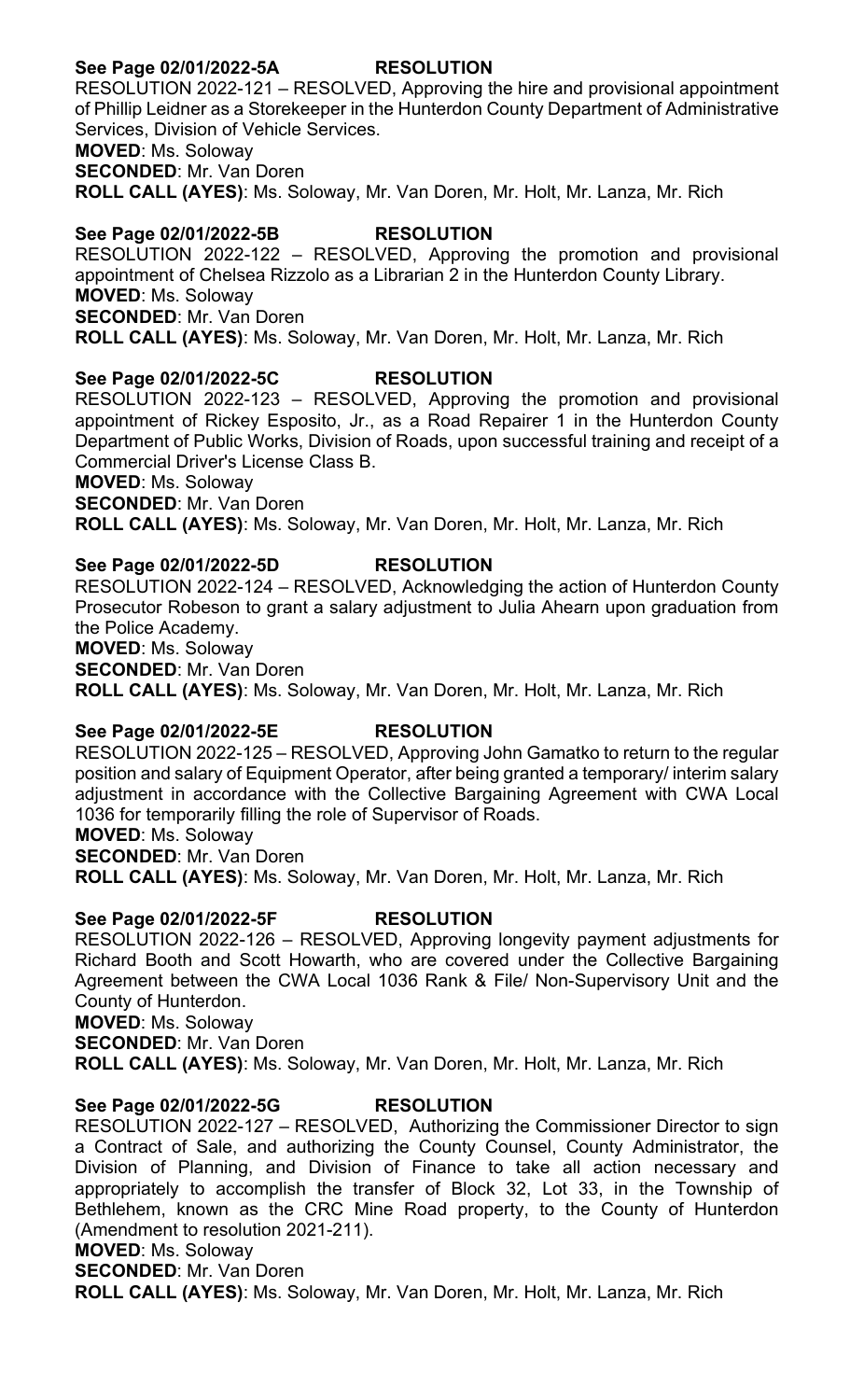#### **See Page 02/01/2022-6A RESOLUTION** RESOLUTION 2022-128 – RESOLVED, Approving an amended 2022 Annual Meeting Notice for the Hunterdon County Shade Tree Commission. **MOVED**: Ms. Soloway **SECONDED**: Mr. Van Doren **ROLL CALL (AYES)**: Ms. Soloway, Mr. Van Doren, Mr. Holt, Mr. Lanza, Mr. Rich

## **ADDITIONAL COMMISSIONER COMMENTS**

Commissioner Soloway commented on the passing of Mr. Henry Kuhl and shared memories of him.

## **OPEN TO THE PUBLIC**

## **EXECUTIVE SESSION (Reconvene if necessary)**

### **ADJOURNMENT**

The Board adjourned at 6:25 PM on a motion by Commissioner Soloway and seconded by Commissioner Van Doren and carried by voice vote.

Respectfully Submitted:

\_\_\_\_\_\_\_\_\_\_\_\_\_\_\_\_\_\_\_\_\_\_\_\_\_\_\_\_\_\_ Brad Myhre, Clerk of the Board

Transcribed by:

\_\_\_\_\_\_\_\_\_\_\_\_\_\_\_\_\_\_\_\_\_\_\_\_\_\_\_\_\_\_\_ Lindsay Heller, Secretary to the Board